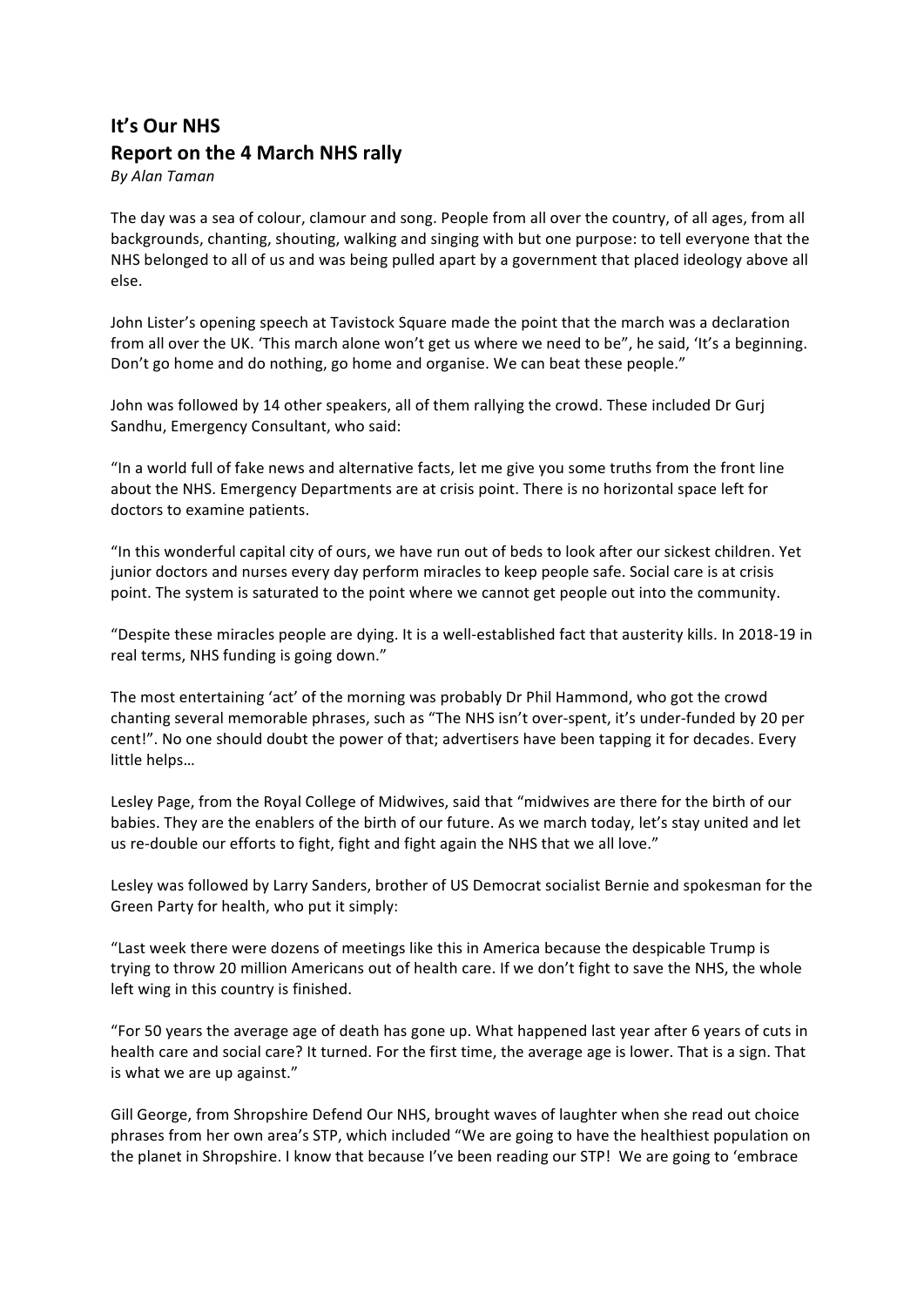the specific paradigm of wellness'. We are going to develop 'a single shared view of the place-based needs of the population using advanced business intelligence capabilities'. Well what nonsense.

"Our position in Shropshire is that we fought back. We stopped savage cuts to services.... Fighting back does not guarantee victory but it's much better than sitting back and waiting to see what happens."

To say the march to Parliament Square was successful would be to understate its sheer size. Many could not even get into the Square, and were still marching when the speeches began.

The rally at Parliament Square, where DFNHS and Save Lewisham Campaign member Dr Louise Irvine was the compere, had an equally impressive range of speakers, and almost certainly a much bigger crowd. 

Dr Aislinn Macklin Doherty, from the Junior Doctors Alliance, appeared in front of the crowd in her white coat and said: "I am used to treating people based on what they need and not what an insurance company thinks they are worth. There are not many doctors in the world who are lucky enough to say that. And I'm worried that I won't be able to say that much longer.

"There have been a tidal wave of private companies taking over your NHS from the inside, misreported and spun as a good thing when this leads to higher costs and poorer quality care and must be resisted. If we all act together we can change things and reinstate the NHS back to its original principles."

DFNHS member and Keep Our NHS Public Co-Chair Dr Tony O'Sullivan:

"We in the NHS achieved real integrated care with other agencies. Our skill and commitment in the staff working together with patients. We don't need Simon Stevens or STPs to tell us what reconfiguration means. Now in Keep Our NHS Public the fight is on to save the very services those families I've worked with for 25 years rely on. This government is ideologically opposed to funding public services. It is disintegrating the NHS and social care. Where private companies may profit from our suffering.

"Our principle is that we must unite on what we agree on. The only value of coming here today is if we go away determined to join in the battle to save our NHS and social care."

The "headline act" was undoubtedly Jeremy Corbyn, who said:

"Without the NHS being properly funded we would not be a civilised country. Anyone who dilutes it has literally no morality.

"The Tories cut taxes on big business. Don't let them tell you there is no money for the NHS. The money is there.

"Think for a moment for every student nurse forced to go to a food bank as they care for people. One of those things that has come about from a political choice made by a government that underfunds the NHS and social care when they know full well the resources are there to do it.

"They say tax cuts are more important than dignity. I say let's support and value our NHS staff.